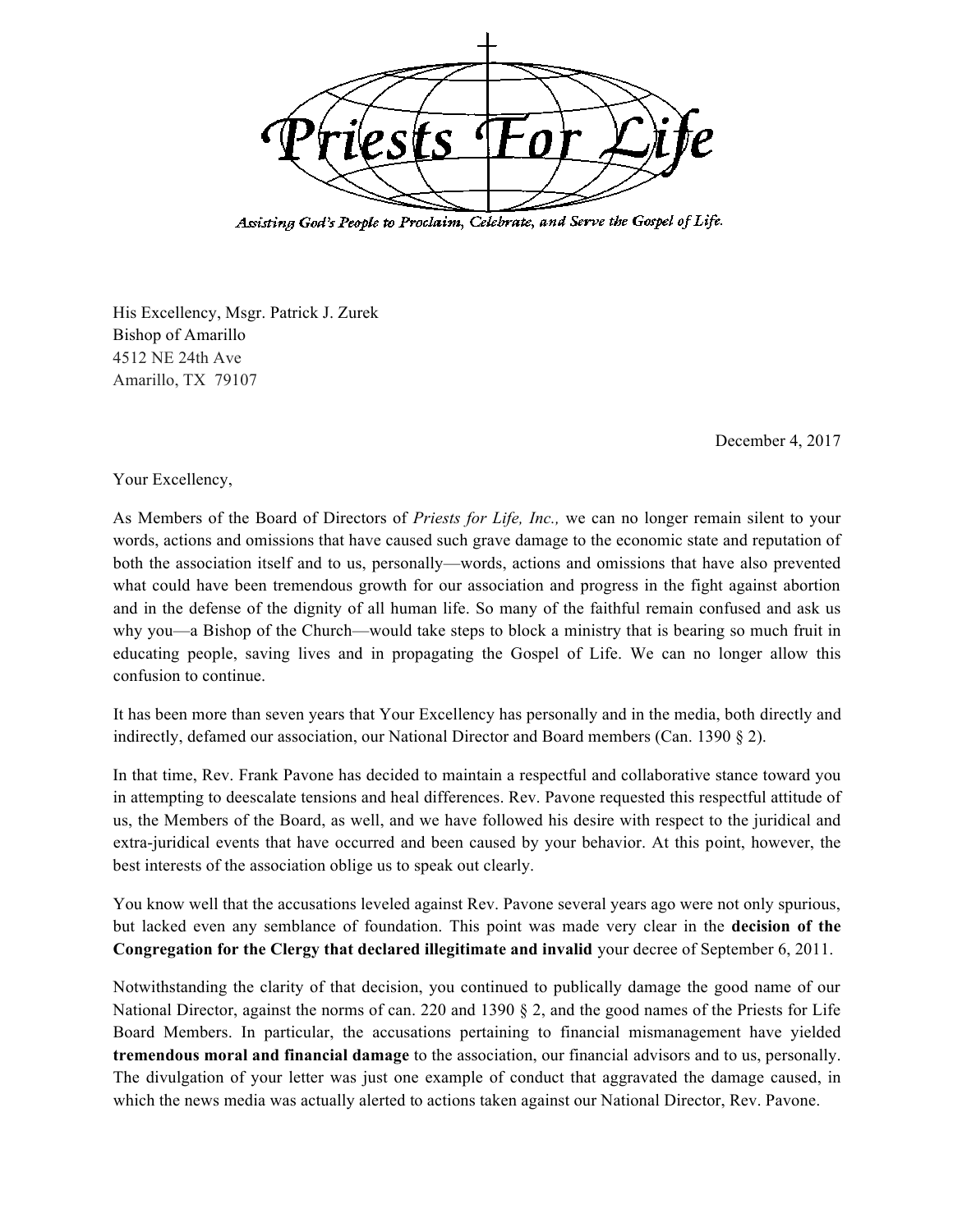We had at that time desired to file charges against you before the competent civil authorities but Rev. Pavone insisted otherwise, seeking instead complete collaboration with the Apostolic Visitator. We once again adhered to his wishes. In direct contradiction to your false allegations, **the affirmation of the sound financial management of Priests for Life,** in the final report of the Apostolic Visitator, certainly came as no surprise to us. Independent audits from reputable organizations had at that time certified, and still currently continue to certify, the sound financial management of this organization*.*

Nevertheless, your defamatory actions continued without interruption, and as such are not subject to prescription (can. 1362 §2), and clearly demonstrate **your** *intentio dolosa* (can. 1321 §1). The continual and unjustified prohibitions issued to the apostolate of Rev. Pavone, the contradictory permissions given and unjustifiably revoked and finally the **imposition of a penalty for an undetermined period of time** have all gravely damaged the association, gravely affected its action in the defense of life and sought to *decapitate* the leadership of the association—especially in the light of both your abusively cornering Rev. Pavone into dismissal, and your declared intention to dismiss him regardless of his intentions.

Your damaging behavior has been pivotal in obliging the Board Members to reconsider the original decision it made to request canonical recognition for Priests for Life, notwithstanding that this was the great desire of Rev. Pavone. Your actions are positively responsible for the fact that today, the biggest and most important Pro-Life association in the United States, which brings together hundreds of priests and laity alike and assists thousands upon thousands of people, does not enjoy the title of "Catholic." Suspicion of your **illicit, illegitimate and abusive interference in the activity of the association** is more than justified by your position taken with regard to our National Director and the very association itself, notwithstanding the fact that your actions were in the recent past declared invalid by Rome.

We find this *persecution* of Rev. Pavone—a priest entrusted to your pastoral care and whom you should sustain as is your episcopal duty for all your presbyters with special solicitude (can. 384)—to be extremely grave, and in turn we find altogether unacceptable the repercussions that have fallen, as a direct result, upon the weakest of the weak whom we serve. Your patently false accusations yielded a decrease in funds to our organization and a sharp decline in our speaking invitations, which in turn harmed our capacity to serve preborn children, their mothers, those who see abortion as their only way out, and the elderly, sick and weak threatened by the culture of death.

## This is something that we cannot accept.

Even as the "Holy Innocents" honored by the Church have surely watched over our association, permitting us to, little by little, recover supporters and donations, your continued actions of disturbance undermine the effective carrying out of our apostolate. **We do not hesitate to remind you that this apostolate is sustained by the constant teaching of the Church Magisterium and in harmony with the Doctrine of the Church.** In this sense, the recent words of the Holy Father denouncing the "perversion of abortion" are emblematic.

In light of the above, **we now formally demand that you cease and desist from any and all behavior and decisions that, directly or indirectly, cause damage to the good name (can. 220) of Priests for Life, its National Director and its members. We request that you permit Rev. Pavone to actively and fully exercise his priestly faculties and his apostolate in favor of life without limitation.** In so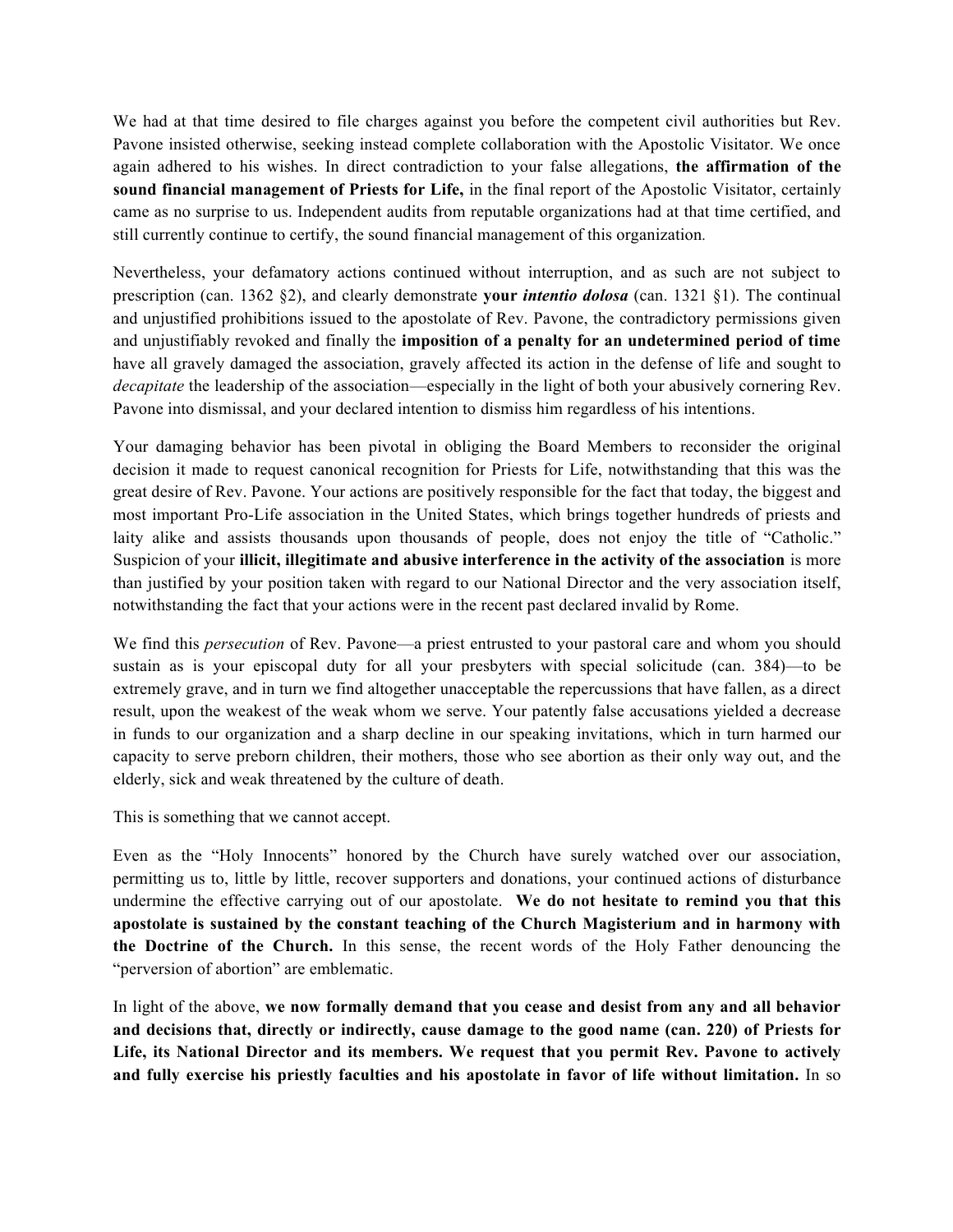doing, steps will be taken toward restoring justice and repairing the scandal that you have caused among the faithful and in the pro-life community at large.

If this demand is not met, *Priests for Life* **will be obliged to disregard the wishes of Rev. Pavone and pursue all possible legal remedies against you in the various competent judicial forums available: be it civil and ecclesiastical (can. 1390 and 1729), be it through criminal and civil action.**

While we remain open to a conciliatory meeting and finding an extrajudicial solution (can.1713), we will not by any means, however, accept any longer the damage to our good name and the consequences therefrom.

Sincerely,

The Board of Directors of Priests for Life

\_\_\_\_\_\_\_\_\_\_\_\_\_\_\_\_\_\_\_\_\_\_\_\_\_\_\_\_\_\_\_\_\_\_\_\_

Anthony DeStefano

<u>ant A. Morana</u>

Janet Morana

Fr Valter Brunn ost

Father Walter Quinn, OSA

 $E.$  Demi Wilde, O.S.A.

Father Denis Wilde, OSA

Fathe Ponnie J. Coong

Father Dennis Cooney